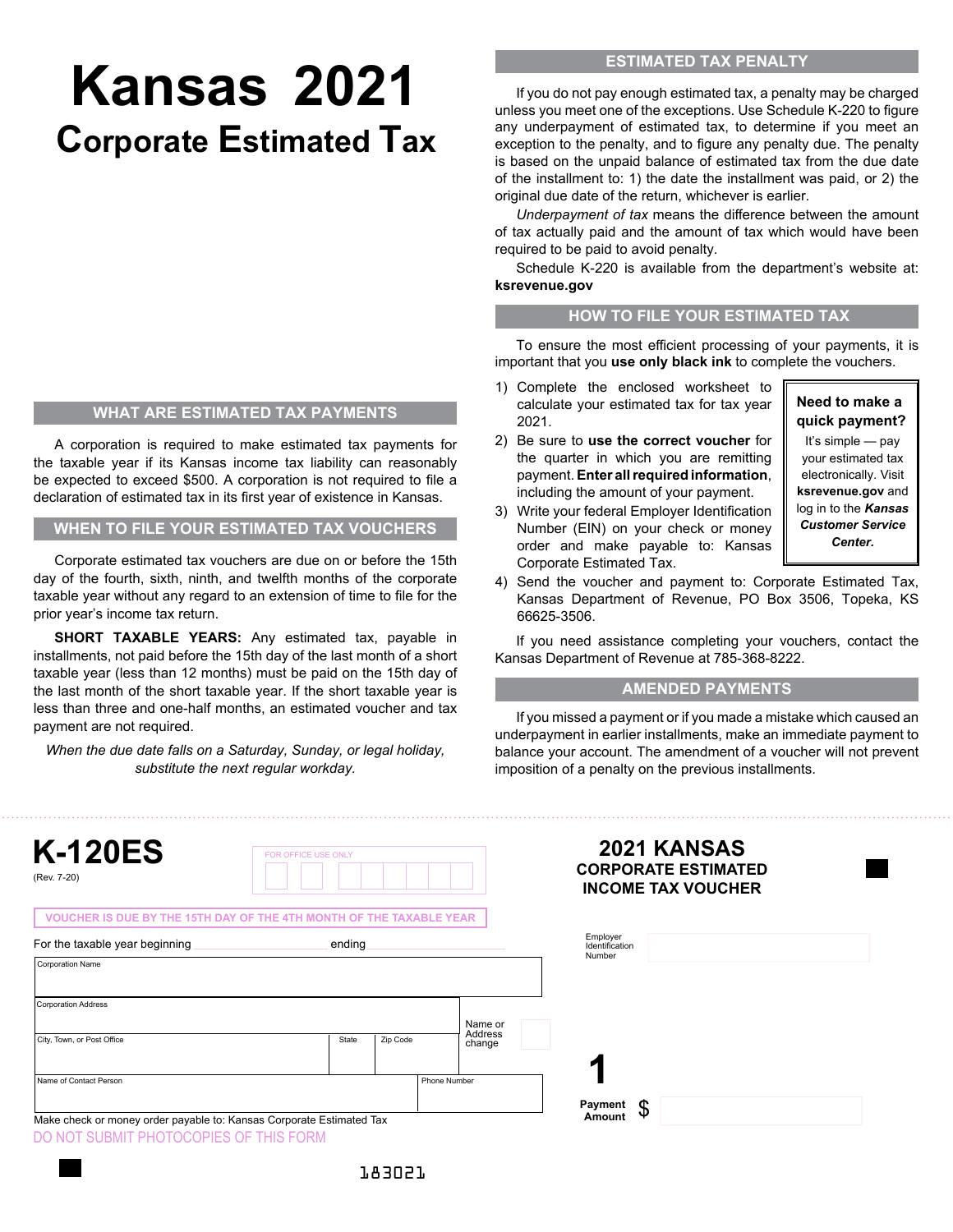## **ESTIMATED TAX WORKSHEET**

| 3. Kansas estimated income tax (subtract line 2 from line 1). If line 3 is less than \$500, no                                                                                                                                                                                          |   |
|-----------------------------------------------------------------------------------------------------------------------------------------------------------------------------------------------------------------------------------------------------------------------------------------|---|
| 4. Computation of installment. If the original voucher is due to be filed on the 15th day of the<br>4th month, enter 25% of line 3 here and on each subsequent voucher. (Installments must<br>be made by the due dates to avoid penalties. You should take into consideration any prior | 4 |

5. If the original voucher is due to be filed on the:

|                                                                        | 15th day of the 6th month enter 1/3 of line 3 on line 4 and on subsequent vouchers |
|------------------------------------------------------------------------|------------------------------------------------------------------------------------|
|                                                                        | 15th day of the 9th month enter 1/2 of line 3 on line 4 and on subsequent vouchers |
| 15th day of the 12th month enter the total amount of line 3 on line 4. |                                                                                    |

| <b>INSTALLMENT</b>                       | <b>DATE FILED</b> | <b>AMOUNT PAID</b><br>(As shown on front<br>of voucher) |
|------------------------------------------|-------------------|---------------------------------------------------------|
| 15th day of 4th month                    |                   |                                                         |
| 15th day of 6th month                    |                   |                                                         |
| 15th day of 9th month                    |                   |                                                         |
| 15th day of 12th month                   |                   |                                                         |
|                                          |                   |                                                         |
| Claim this amount on your 2021 Corporate |                   |                                                         |

#### **RECORD OF ESTIMATED TAX PAYMENTS**